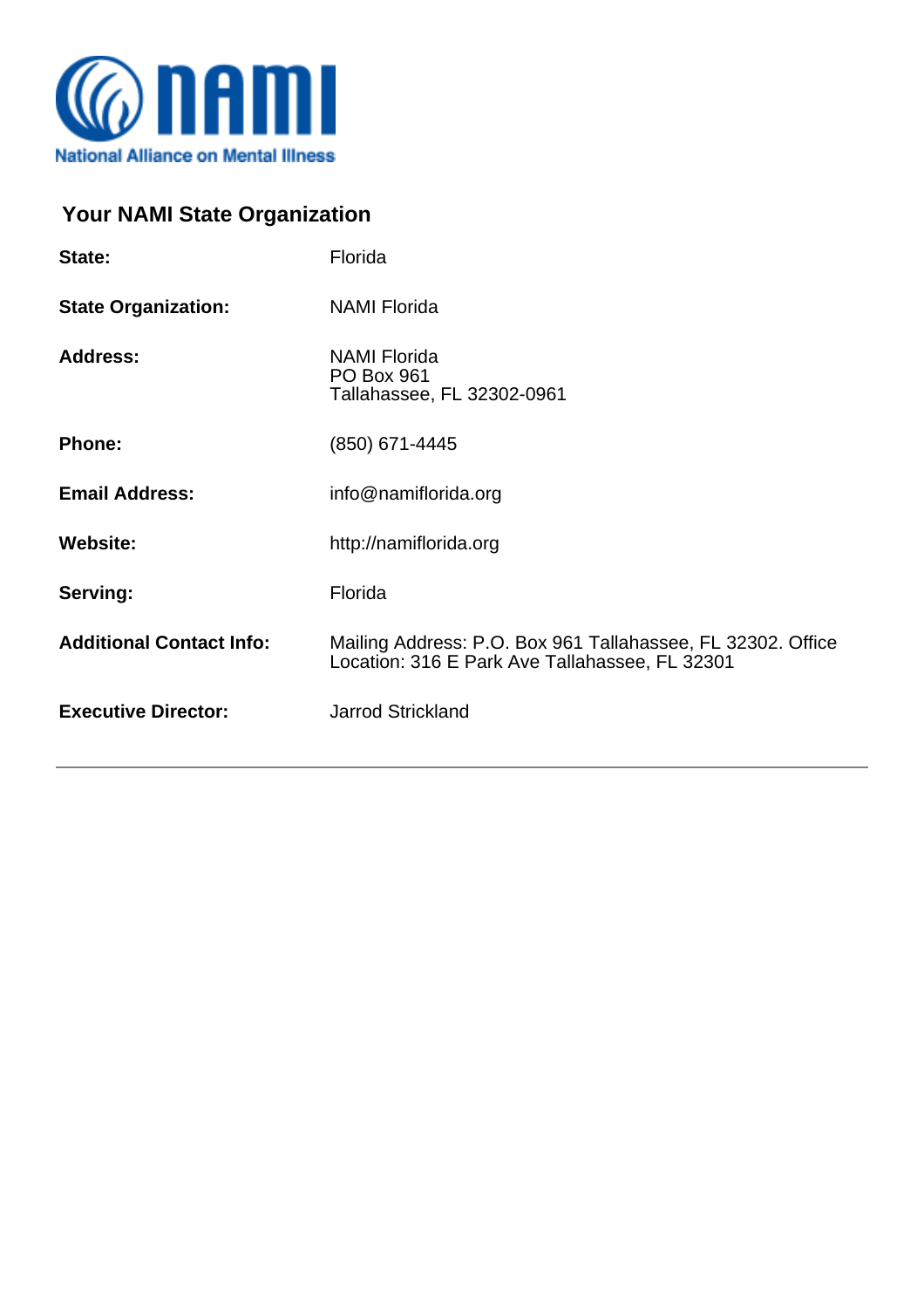| <b>Affiliate Name</b>            | <b>Contact Info</b>   |                                                                                                                          |
|----------------------------------|-----------------------|--------------------------------------------------------------------------------------------------------------------------|
| <b>NAMI Bay County</b>           | Address:              | <b>NAMI Bay County</b><br>320 E. 7th, Unit B<br>Panama City, FL 32401                                                    |
|                                  | Phone:                | (850) 867-6210                                                                                                           |
|                                  | Website:              | http://www.namibaycounty.org/                                                                                            |
|                                  | Serving:              | Bay and surrounding counties, Florida                                                                                    |
| <b>NAMI Brevard County</b>       | Address:              | <b>NAMI Brevard County</b><br>P.O. Box 840<br>Cape Canaveral, FL 32920                                                   |
|                                  | Phone:                | (321) 345-6365                                                                                                           |
|                                  | Email Address:        | namibrevard@gmail.com                                                                                                    |
|                                  | Website:              | http://www.namibrevard.org                                                                                               |
|                                  | Serving:              | <b>Brevard County, FL</b>                                                                                                |
| <b>NAMI Broward County, Inc.</b> | Address:              | NAMI Broward County, Inc.<br>4161 NW 5th St Ste 203<br>Plantation, FL 33317-2101                                         |
|                                  | Phone:                | (954) 316-9907                                                                                                           |
|                                  | Email Address:        | namibroward@gmail.com                                                                                                    |
|                                  | Website:              | http://www.NAMIBroward.org                                                                                               |
|                                  | Serving:              | <b>Broward County/Fort Lauderdale Florida</b>                                                                            |
| <b>NAMI Citrus County</b>        | Address:              | <b>NAMI Citrus County</b><br>6751 W Gulf to Lake Hwy<br>(at Daystar Life Center)<br>Suite 201<br>Crystal River, FL 34429 |
|                                  | Phone:                | (844) 687-6264                                                                                                           |
|                                  | <b>Email Address:</b> | support@namicitrus.org                                                                                                   |
|                                  | Website:              | http://www.namicitrus.org                                                                                                |
|                                  | Serving:              | <b>Citrus County</b>                                                                                                     |
| <b>NAMI Collier County</b>       | Address:              | <b>NAMI Collier County</b><br>6216 Trail Blvd<br>Naples, FL 34108-2835                                                   |
|                                  | Email Address:        | liz@namicollier.org                                                                                                      |
|                                  | Website:              | http://www.namicollier.org                                                                                               |
|                                  | Serving:              | <b>Collier County</b>                                                                                                    |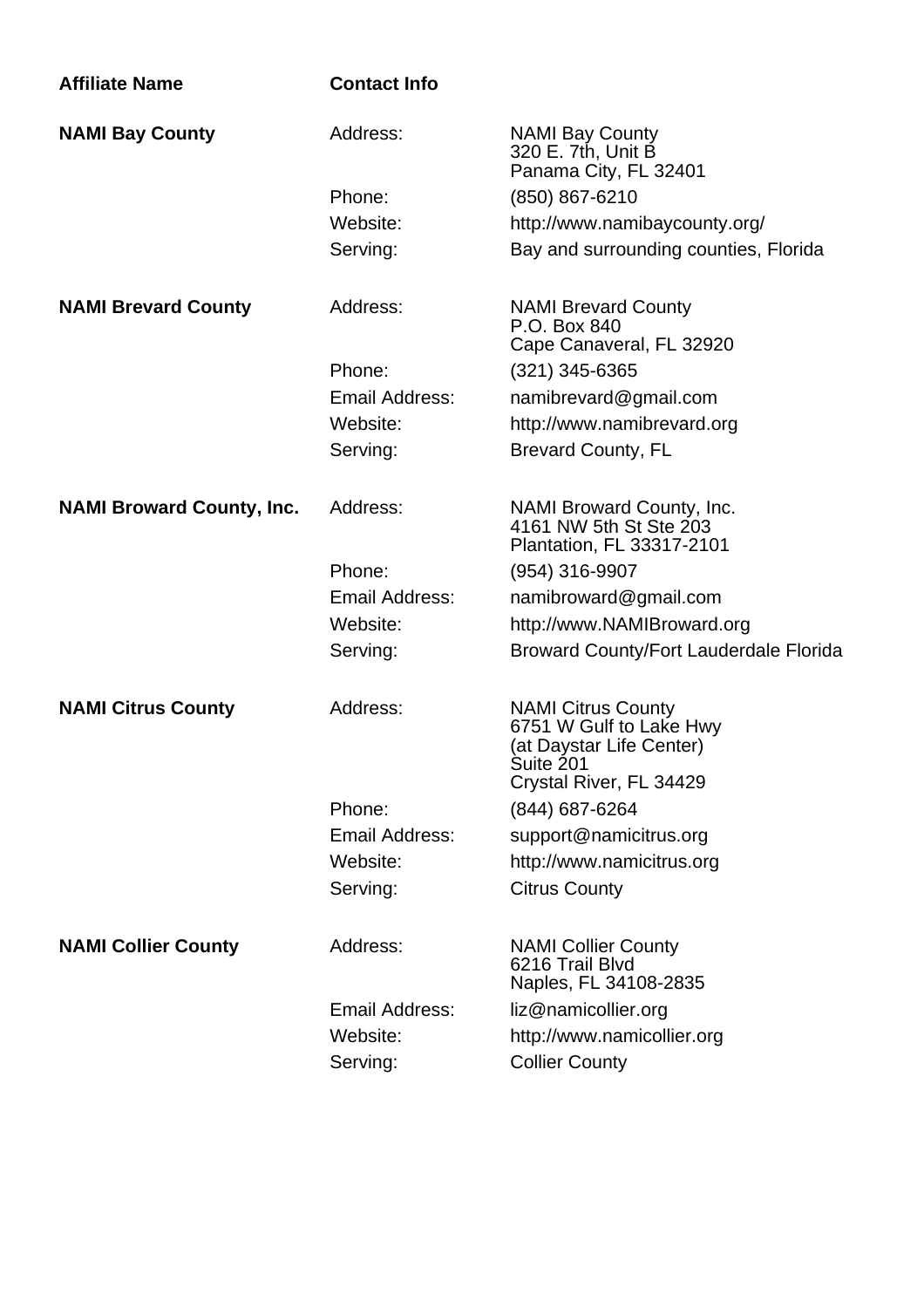| <b>NAMI Gainesville</b>          | Address:       | <b>NAMI Gainesville</b><br>PO Box 358703<br>Gainesville, FL 32635                       |
|----------------------------------|----------------|-----------------------------------------------------------------------------------------|
|                                  | Phone:         | (352) 949-6925                                                                          |
|                                  | Email Address: | info@namigainesville.org                                                                |
|                                  | Website:       | http://www.namigainesville.org                                                          |
|                                  | Serving:       | Alachua and Levy Counties                                                               |
| <b>NAMI Greater Orlando</b>      | Address:       | <b>NAMI Greater Orlando</b><br>300 Crown Oak Centre Drive<br>Longwood, FL 32750         |
|                                  | Phone:         | $(407)$ 253-1900                                                                        |
|                                  | Email Address: | information@namigo.org                                                                  |
|                                  | Website:       | http://www.namigo.org                                                                   |
|                                  | Serving:       | Orange, Osceola and Seminole Counties                                                   |
| <b>NAMI Hernando</b>             | Address:       | <b>NAMI Hernando</b><br>4030 Commercial Way<br>Spring Hill, FL 34606                    |
|                                  | Phone:         | $(352)$ 684-0004                                                                        |
|                                  | Email Address: | hope@namihernando.org                                                                   |
|                                  | Website:       | http://namihernando.org                                                                 |
|                                  | Serving:       | <b>Hernando County</b>                                                                  |
| <b>NAMI Hillsborough</b>         | Address:       | <b>NAMI Hillsborough</b><br>PO Box 17856<br>Tampa, FL 33682-7856                        |
|                                  | Phone:         | $(813)$ 368-0813                                                                        |
|                                  | Email Address: | support@namihillsborough.org                                                            |
|                                  | Website:       | http://namihillsborough.org                                                             |
|                                  | Serving:       | <b>Hillsborough County</b>                                                              |
| <b>NAMI Jacksonville Florida</b> | Address:       | <b>NAMI Jacksonville Florida</b><br>40 E. Adams St., Ste LL05<br>Jacksonville, FL 32202 |
|                                  | Phone:         | (904) 724-7782                                                                          |
|                                  | Email Address: | admin@namijax.org                                                                       |
|                                  | Website:       | http://www.namijax.org                                                                  |
|                                  | Serving:       | Duval and Clay                                                                          |
|                                  |                |                                                                                         |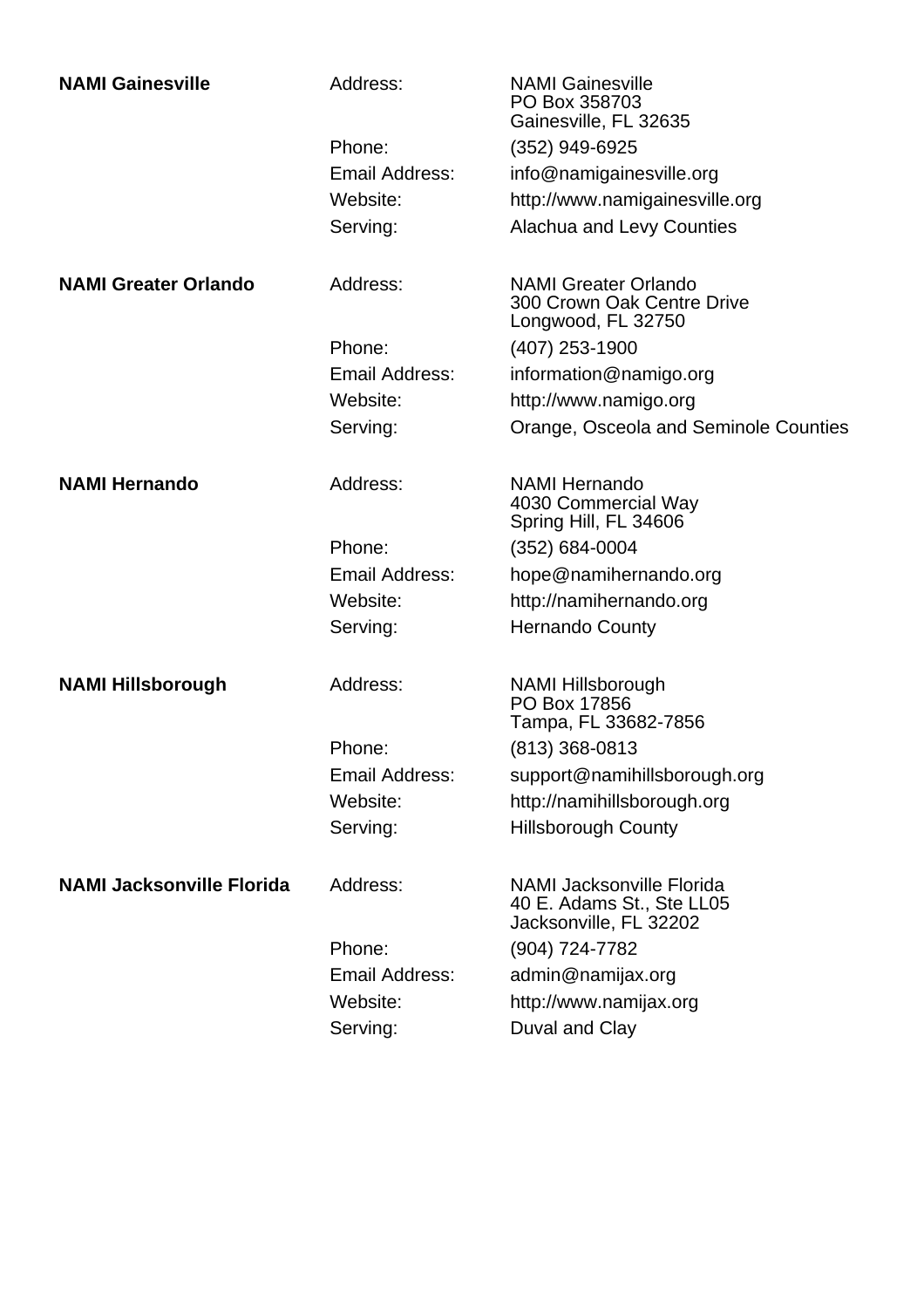| <b>NAMI Lee, Charlotte and</b><br><b>Hendry Counties</b> | Address:              | NAMI Lee, Charlotte and Hendry Counties<br>8191 College Pkwy Ste 205<br>Fort Myers, FL 33919-5110 |
|----------------------------------------------------------|-----------------------|---------------------------------------------------------------------------------------------------|
|                                                          | Phone:                | (239) 337-9024                                                                                    |
|                                                          | Email Address:        | info@namilee.org                                                                                  |
|                                                          | Website:              | http://www.namilee.org                                                                            |
|                                                          | Serving:              | Lee, Charlotte, and Hendry and Counties                                                           |
| <b>NAMI Marion County</b>                                | Address:              | <b>NAMI Marion County</b><br>P.O. Box 5753<br>Ocala, FL 34478-5753                                |
|                                                          | Phone:                | $(352)$ 368-2405                                                                                  |
|                                                          | Email Address:        | info@namiocala.org                                                                                |
|                                                          | Website:              | http://www.namiocala.org                                                                          |
|                                                          | Serving:              | Marion County, FL                                                                                 |
| <b>NAMI Martin County, Inc.</b>                          | Address:              | NAMI Martin County, Inc.<br>101 SE Central Pkwy<br>Stuart, FL 34994-5905                          |
|                                                          | Phone:                | (772) 285-0967                                                                                    |
|                                                          | Email Address:        | info@namimartincounty.org                                                                         |
|                                                          | Website:              | http://www.namimartincounty.org                                                                   |
|                                                          | Serving:              | <b>Martin County</b>                                                                              |
| <b>NAMI Miami-Dade County</b>                            | Address:              | <b>NAMI Miami-Dade County</b><br>299 Alhambra Cir Ste 224<br>Coral Gables, FL 33134-5116          |
|                                                          | Phone:                | (305) 665-2540                                                                                    |
|                                                          | Email Address:        | info@namimiami.org                                                                                |
|                                                          | Website:              | http://NAMIMiami.org                                                                              |
|                                                          | Serving:              | <b>Throughout Miami-Dade County</b>                                                               |
| <b>NAMI Nassau County</b>                                | Address:              | <b>NAMI Nassau County</b><br>PO Box 16712<br>Fernandina Beach, FL 32035-3129                      |
|                                                          | Phone:                | (904) 277-1886                                                                                    |
|                                                          | <b>Email Address:</b> | naminassauflorida@gmail.com                                                                       |
|                                                          | Website:              | https://naminassauflorida.org/                                                                    |
|                                                          | Serving:              | Nassau County, Florida                                                                            |
|                                                          |                       |                                                                                                   |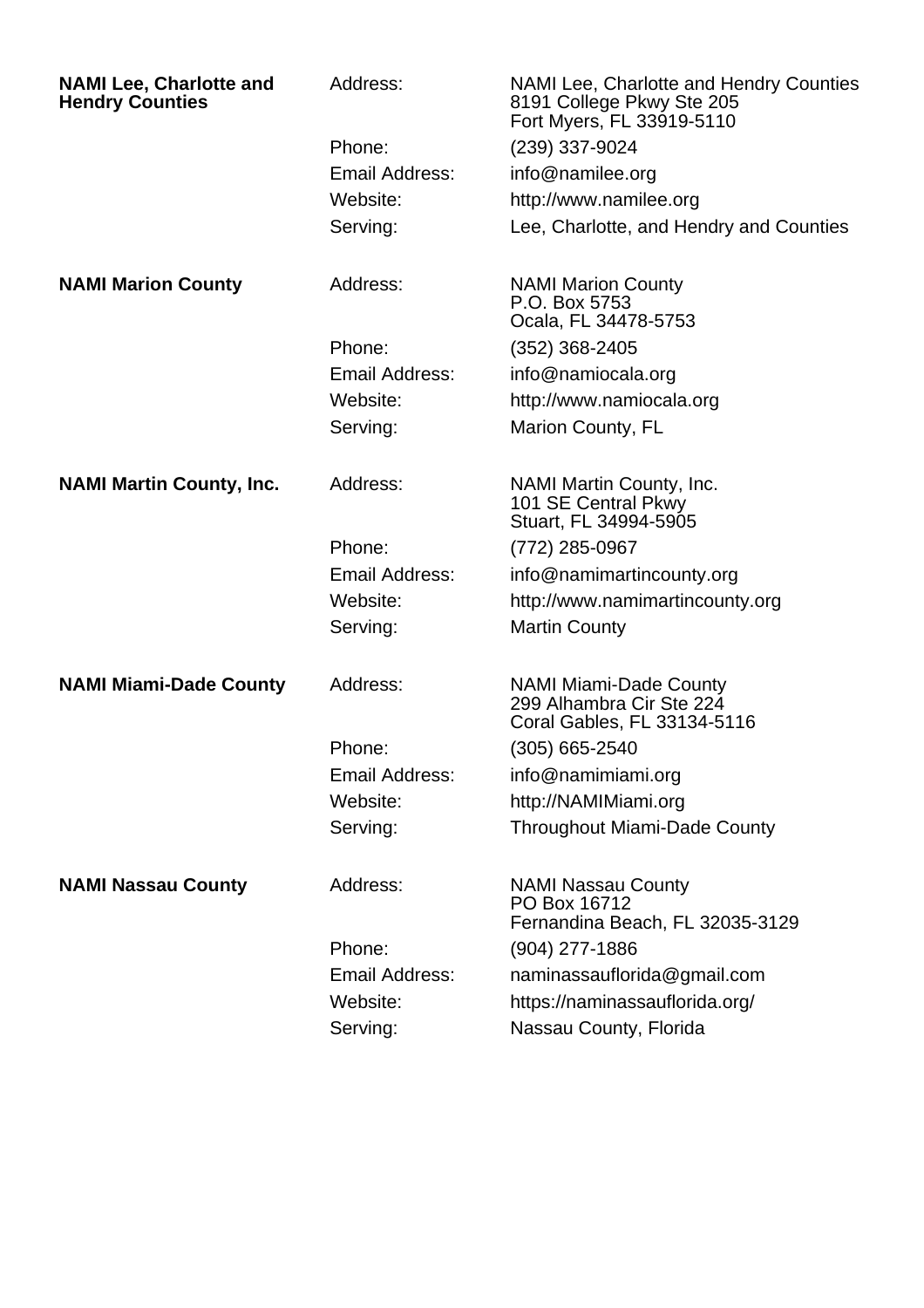| <b>NAMI Okaloosa and Walton</b><br><b>Counties</b> | Address:              | <b>NAMI Okaloosa and Walton Counties</b><br>3906 US Highway 98 W # 2427<br>Santa Rosa Beach, FL 32459-9998 |
|----------------------------------------------------|-----------------------|------------------------------------------------------------------------------------------------------------|
|                                                    | Phone:                | (850) 684-5259                                                                                             |
|                                                    | Email Address:        | info@namiow.org                                                                                            |
|                                                    | Website:              | https://www.namiow.org/                                                                                    |
|                                                    | Serving:              | <b>Okaloosa and Walton Counties</b>                                                                        |
| <b>NAMI Palm Beach County</b>                      | Address:              | <b>NAMI Palm Beach County</b><br>5205 Greenwood Ave.<br>West Palm Beach, FL 33407                          |
|                                                    | Phone:                | (561) 588-3477                                                                                             |
|                                                    | Email Address:        | info@namipbc.org                                                                                           |
|                                                    | Website:              | http://www.namipbc.org                                                                                     |
|                                                    | Serving:              | <b>Palm Beach County</b>                                                                                   |
| <b>NAMI Pasco County Florida</b>                   | Address:              | <b>NAMI Pasco County Florida</b><br><b>PO Box 412</b><br><b>Elfers, FL 34680</b>                           |
|                                                    | Phone:                | (727) 992-9653                                                                                             |
|                                                    | Email Address:        | executivedirector@namipasco.org                                                                            |
|                                                    | Website:              | http://www.namipasco.org                                                                                   |
|                                                    | Serving:              | Pasco County                                                                                               |
| <b>NAMI Pensacola</b>                              | Address:              | <b>NAMI Pensacola</b><br>PO Box 18124<br>Pensacola, FL 32523-8124                                          |
|                                                    | Phone:                | (850) 208-1609                                                                                             |
|                                                    | <b>Email Address:</b> | namipensacola@gmail.com                                                                                    |
|                                                    | Website:              | http://namipensacola.com                                                                                   |
|                                                    | Serving:              | Escambia, Santa Rosa Counties                                                                              |
| <b>NAMI Pinellas County,</b><br><b>Florida</b>     | Address:              | <b>NAMI Pinellas County, Florida</b><br>8800 49th St N Ste 302<br>Pinellas Park, FL 33782-5340             |
|                                                    | Phone:                | (727) 826-0807                                                                                             |
|                                                    | <b>Email Address:</b> | dwhitfield@nami-pinellas.org                                                                               |
|                                                    | Website:              | http://www.nami-pinellas.org                                                                               |
|                                                    | Serving:              | <b>Pinellas County Florida</b>                                                                             |
| <b>NAMI Polk County</b>                            | Phone:                | (863) 513-0073                                                                                             |
|                                                    | Email Address:        | namipolkcty@yahoo.com                                                                                      |
|                                                    | Serving:              | <b>Polk County</b>                                                                                         |
|                                                    |                       |                                                                                                            |